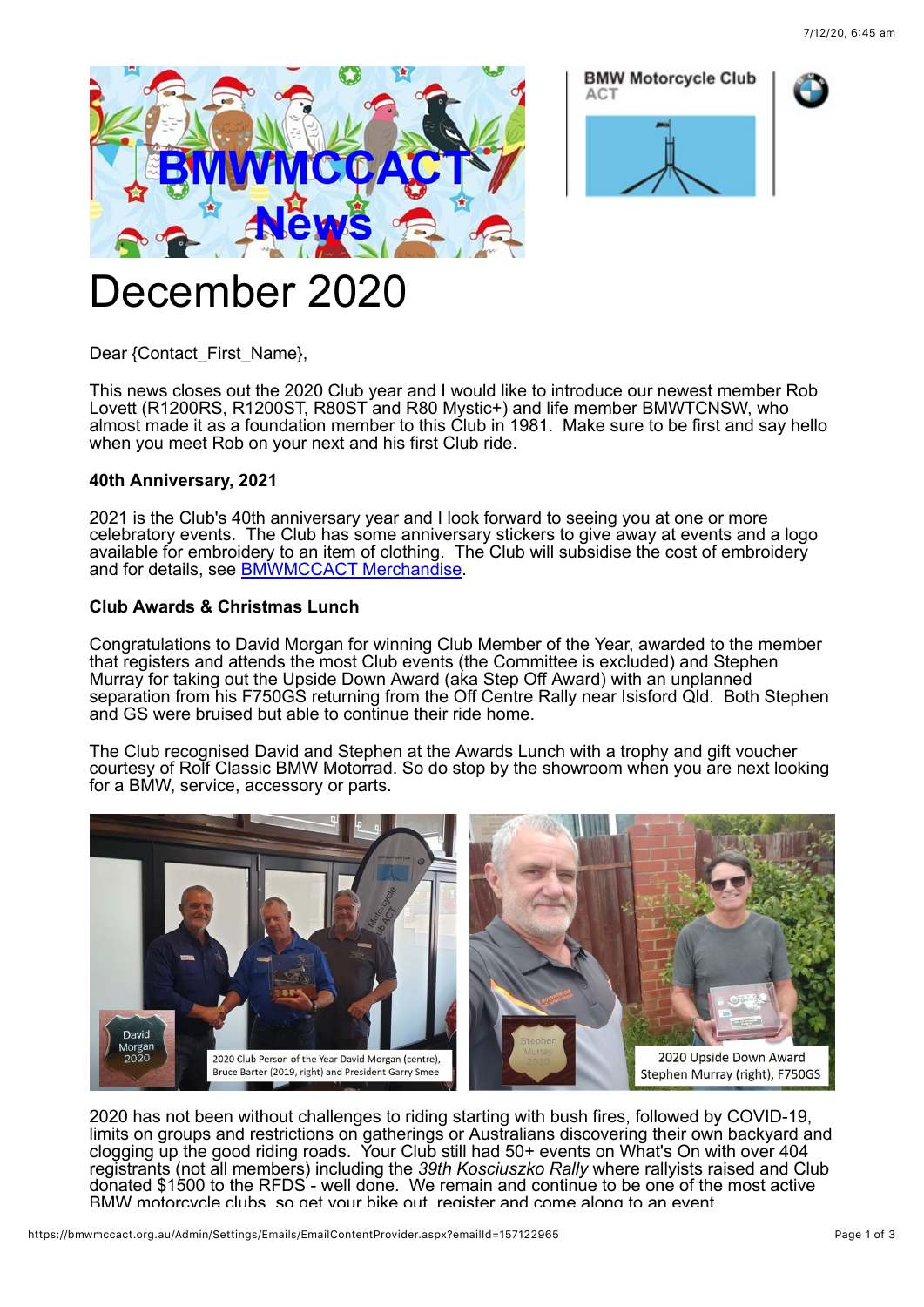#### BMW motorcycle clubs, so get your bike out, register and come along to an event.

### **BMW CI** (Corporate Image)

Followers of social media or television/print media will have seen BMW Ag has changed the Roundel or CI through 2020. BMW Club & Community Management a division of BMW Group Classic, BMW Ag has directed Official Clubs also adopt the new format that includes ours and 15 other Official Australian BMW Clubs. An approximation of the (unofficial) new logo is below including CI, horizontal vs vertical bars. All 700+ Official Clubs worldwide must adopt the new logo on receipt and through 2021.

Further, at my direction the Committee has taken the opportunity to correct and tweak the current logo. The flagpole simplified, flag coloured and direction corrected. Options 2A and 2B include a possible name change to Canberra vs ACT as I suspect Australian Capital Territory did not fit the font/space at the last directed name change (c2006) and will not this time.

Canberra is more descriptive and recognisable of who the Club represents and I acknowledge our members who live in NSW and beyond. The white lines represent the Urambi Hills and Brindabella Range to the west of Canberra.

Whilst the Club 'Official Logo' layout will change, these other options are included here to start the discussion and put to a member vote at the 2021 AGM. More to follow.



# **Summer, Holiday Season, Rides and 2021**

On behalf of the Committee I wish you and your family all the best for the holiday season, if you have holidays or opportunity to take a few days off, enjoy them whilst being COVID-19 safe and do not forget to thank our first responders and others working through.

I have a trip to Ballina then Brisbane Museum of Modern Art and The Motorcycle Design, Art, **Desire** exhibition and will still be riding through late December and January and invite those that are also riding and want to share their ride to email Cameron (Rides@bmwmccact.org.au) or me with some details with more than 2 days' notice to post to What's On. Alternatively post your ride and invitation to the Club Facebook group (Note: only official rides posted to What's On count for Club Person of the Year).

We look forward to seeing you on a ride in 2021.

Enjoy your ride

Garry Smee President & Chair BMWCA [President@bmwmccact.org.au](mailto:President@bmwmccact.org.au)